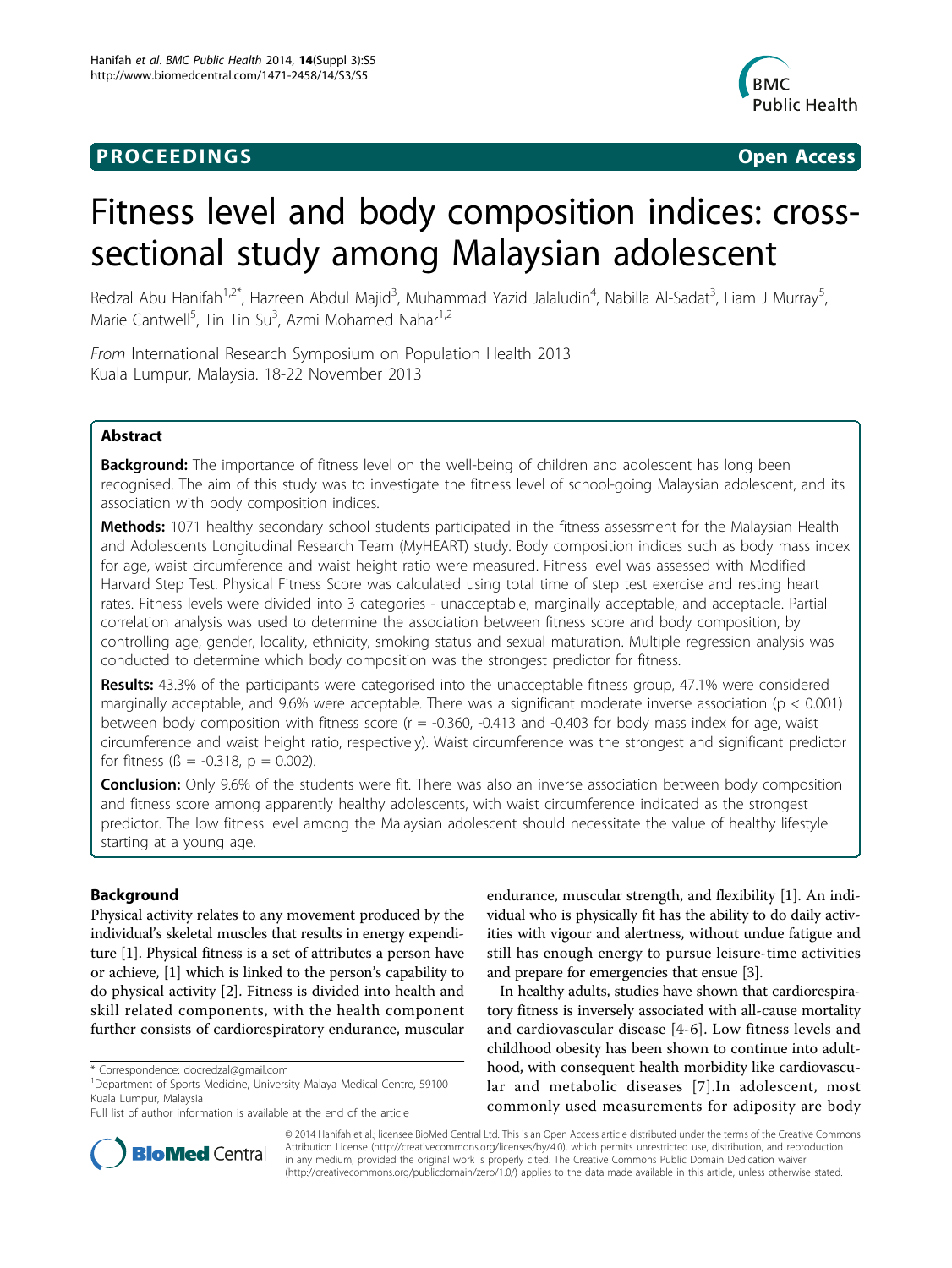mass index (BMI), waist circumference (WC), and waist height ratio (WHtR). BMI [\[8](#page-5-0)-[10\]](#page-5-0), WC [\[11-13](#page-5-0)] and WHtR [[14](#page-5-0)-[16](#page-5-0)] are strong predictors for cardio-metabolic risk factors in the paediatric population.

The previous studies that investigated the association between fitness and body composition indices in adolescent [\[17-20](#page-5-0)] used parameters such as BMI or WC. There are no studies that investigate these indices with WHtR, or determine which of the body composition indices in adolescent is the strongest predictor for fitness. This is of clinical interest for the purpose of mass screening and future population based health intervention.

In Malaysia, there are limited community based studies determining the fitness level among adolescent. A few used physical activity questionnaire to determine the physical activity level [\[21,22\]](#page-5-0). In this cross sectional study, we investigated the fitness level among Malaysian adolescent using step test. We determined the association between BMI, WC and WHtR to the fitness level and identified which body composition indices is the strongest predictor of fitness.

## Methods

#### Study population

The Malaysian Health and Adolescents Longitudinal Research Team (MyHEART) is an on- going prospective longitudinal cohort study in Malaysia. The first phase (MyHEART I 2012) involved Form 1 students (13 years old) from 15 rural and urban secondary schools randomly selected in three states - Perak, Selangor and Kuala Lumpur. The study lasted for three months from March till May 2012.

Study design, sampling methods, data collection protocols and inclusion and exclusion criteria have been reported elsewhere [[23](#page-5-0)]. Ethical approval which complied with the International Conference on Harmonization - Guidelines for Good Clinical Practice (ICH-GCP) and the Declaration of Helsinki was obtained from the Medical Ethics Committee of the University of Malaya Medical Centre, Malaysia (IRB number 896.34).Both written consent from parents and agreement forms from participants were obtained prior to the study.

## Anthropometric and clinical data

The participants completed a standardised form, which socio-demographic data such as date of birth, age, gender, and ethnicity were collected. Systolic and diastolic blood pressures were measured with a stethoscope and mercurial sphygmomanometer (CK-101C, Spirit Medical Co., Taiwan).The participants sit upright with the right upper arm on the table at the level of the heart. They rested for 5 minutes prior to measurement. Pulse rate was obtained with a finger pulse oximeter (Baseline 12-1926 Fingertip Pulse Oximeter, Fabrication Enterprises Inc., USA).

Height was measured using a stadiometer (Seca Portable 217 Seca, UK) and recorded to the nearest 0.1 cm. Weight was measured with a digital electronic weighing scale (Seca 813, Seca, UK) and recorded to the nearest 0.1 kilogram. BMI was calculated by using weight in kilograms divided by the square of height in meters. BMI standard deviation (BMI SD) for age and gender was calculated using the World Health Organisation (WHO) Anthro Software version 3.2.2 for SPSS macro, based on WHO reference 2007 (WHO,Geneva, Switzerland). WC was measured with a non-elastic measuring tape (Seca 201, Seca, UK) mid-point between the lowest rib margin and the iliac crest, and recorded to the nearest millimetre. WHtR was determined by WC in cm divided by height in cm.

Sexual maturation was based on self-reported Tanner staging questionnaire[\[24](#page-5-0)]. External genitalia development and pubic hair in boys, and breast development and pubic hair in girls were used for Tanner staging.

#### Fitness test

Fitness test was conducted using the modified Harvard Step Test [\[25,26](#page-5-0)]. It utilized a 30 cm high step box which was readily available for fitness assessment in all secondary schools in Malaysia. A finger pulse oxymeter was attached to one of the fingers to continuously monitor the pulse rate and oxygen saturation  $(SpO<sub>2</sub>)$ . With a metronome set at 120 beats per minute, the participants stepped on and off the box with both feet for 5 minutes. Those with heart rates above 200 beats per minute, had difficulty in breathing,  $SpO<sub>2</sub>$  less than 90% or unable to finish, were stopped immediately. Once the participants have completed the step test or were stopped due to the aforementioned reasons, they quickly sit down on the box and rest. Heart rates at 0, 1 and 2 minutes of rest were recorded, as well as total duration of exercise in seconds. The fitness test was conducted under close supervision of a sports physician.

Physical fitness score (PFS) was calculated by the total duration of exercise in seconds  $\times$  100 and divided with the sum of three heart rates at 0, 1 and 2 minutes of rest. PFS < 55 is considered poor, 55 - 64 as low average, 65 - 79 as high average, 80 - 89 as good, and > 90 as excellent. The medium score (65-79) was used as a cut- off point to separate the participants of upper and lower PFS, thus <65 is considered unacceptable, 65-79 as marginally acceptable, and >80 as acceptable [\[25,26](#page-5-0)].

## Statistical analysis

Test for normality was conducted for continuous variables. Analysis was done separately by gender. Mean  $\pm$  SD was calculated for both baseline characteristics and exercise values. Independent t-test and chi square test were used where appropriate to compare between gender differences.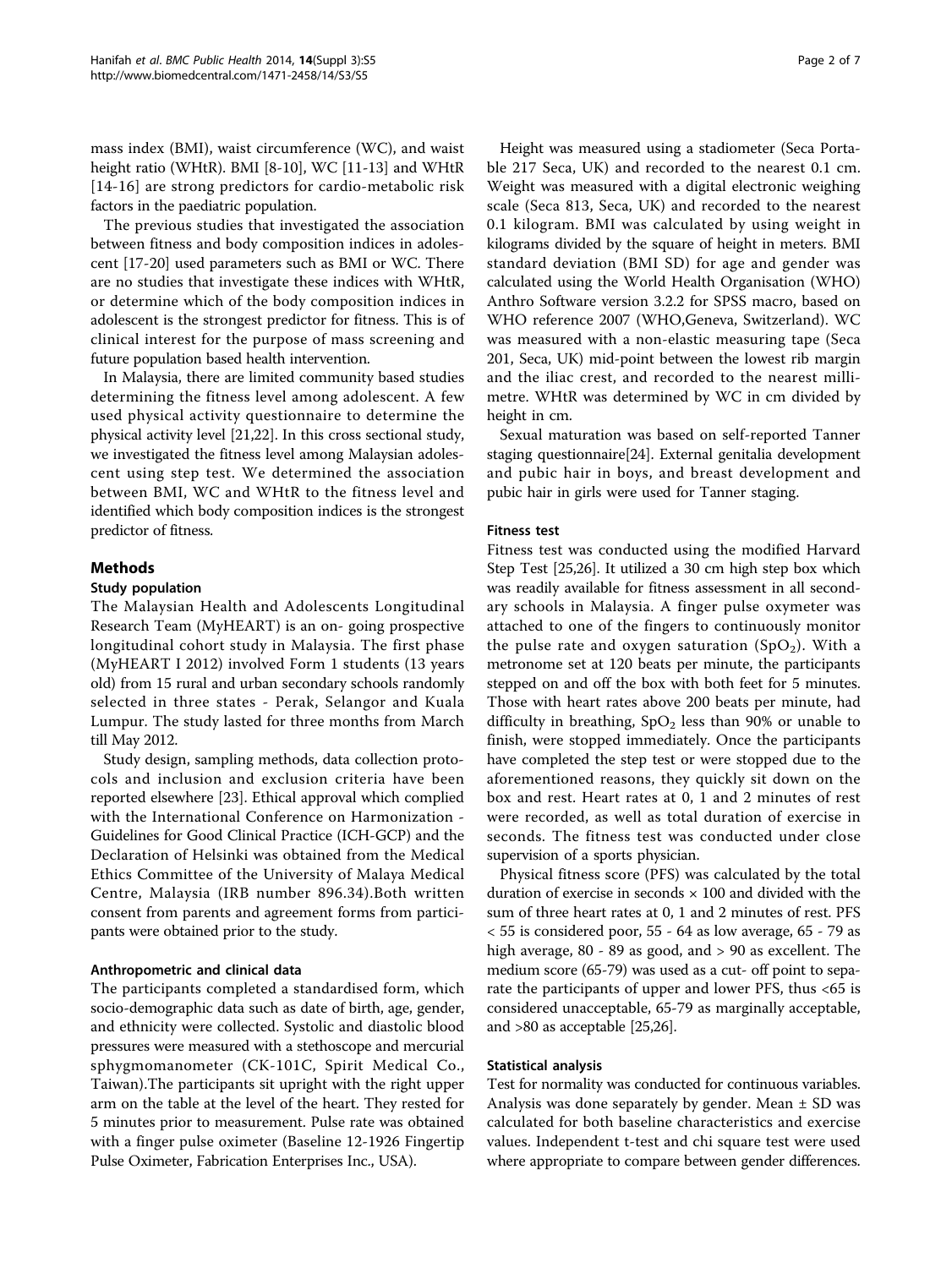Partial correlation coefficient was used to examine the direction and strength between body composition indices with PFS, with controlling of factors - age and dummy coded gender, locality (urban/rural), smoking status, Tanner staging and ethnicity. Multiple regression analysis was performed to determine the strongest body composition predictor for PFS, with the same controlling factors stated. All statistical analyses were completed using SPSS version 20 and the level of significance at  $p < 0.05$ .

#### Results

## Descriptive statistics

1361 students participated in the MyHEART study. However, 285 participants refused to be involved in the exercise test, while five were excluded due to illness or with pre-existing medical condition. Thus, PFS data was available from 1071 participants.

Table 1 and table 2 present the baseline characteristics and exercise parameters of the participants. Boys had a significantly higher WC and WHtR (p < 0.001) compared to girls. No significant difference for BMI and BMI SD in both genders. Boys had a higher mean PFS than girls (71.2  $\pm$  13.1 vs. 61.1  $\pm$  12.5, p < 0.001). When we further categorize the PFS (Figure [1\)](#page-3-0), only 9.6% of the participants were in the acceptable range, with 21.8% of boys and 1.9% of girls. 47.1% were marginally acceptable (55.9% of boys, 41.7% of girls) and 43.3% were in the unacceptable fitness level (22.3% of boys, 56.4% of girls).

#### Table 1 Baseline characteristics of participants.

|                        | <b>Boys</b>      | Girls            | p       |
|------------------------|------------------|------------------|---------|
| n                      | 405              | 666              |         |
| Ethnicity (%)          |                  |                  | 0.87    |
| Malay                  | 82.3             | 83.0             |         |
| Chinese                | 8.2              | 7.0              |         |
| Indian                 | 6.5              | 7.1              |         |
| Others                 | 3.1              | 2.8              |         |
| Tanner staging (%)     |                  |                  | < 0.001 |
| 1                      | 8.2              | 4.8              |         |
| $\overline{2}$         | 30.5             | 18.2             |         |
| 3                      | 40.8             | 48.4             |         |
| $\overline{4}$         | 17.7             | 25.3             |         |
| 5                      | 2.9              | 3.4              |         |
| Age (years)            | $12.8 \pm 0.3$   | $12.9 \pm 0.3$   | 0.024   |
| Pulse rate (beats/min) | $85.5 \pm 14.0$  | $90.1 \pm 13.2$  | < 0.001 |
| SBP (mm/Hg)            | $110.6 \pm 10.5$ | $108.7 \pm 11.8$ | 0.006   |
| DBP (mm/Hg)            | $68.8 \pm 10.5$  | $66.7 \pm 10.3$  | 0.001   |
| BMI ( $kg/m2$ )        | $19.8 \pm 5.0$   | $19.7 \pm 4.4$   | 0.729   |
| <b>BMI SD</b>          | $0.17 \pm 1.7$   | $0.02 \pm 1.4$   | 0.130   |
| WC (cm)                | $70.5 \pm 13.1$  | $67.5 \pm 9.9$   | < 0.001 |
| WHtR                   | $0.47 \pm 0.1$   | $0.45 \pm 0.1$   | < 0.001 |

Data are mean  $\pm$  SD or percentage, SBP = Systolic blood pressure, DBP = Diastolic blood pressure, BMI = Body mass index, WC = Waist circumference, WHtR = Waist height ratio.

|  |  |  |  |  | Table 2 Exercise parameters of participants. |
|--|--|--|--|--|----------------------------------------------|
|--|--|--|--|--|----------------------------------------------|

|                                                                                | <b>Boys</b>                     | Girls                                | р       |
|--------------------------------------------------------------------------------|---------------------------------|--------------------------------------|---------|
| Pulse rate at 0 min rest (beats/min) $171.4 \pm 17.8$ 180.2 $\pm$ 15.2 < 0.001 |                                 |                                      |         |
| Pulse rate at 1 min rest (beats/min) $125.8 \pm 19.8$ 144.4 $\pm$ 15.7 < 0.001 |                                 |                                      |         |
| Pulse rate at 2 min rest (beats/min) $115.0 \pm 17.5$ 131.1 $\pm$ 14.6 < 0.001 |                                 |                                      |         |
| Total duration of exercise (s)                                                 |                                 | $289.8 + 40.0$ $277.6 + 54.2$ <0.001 |         |
| PFS (mean)                                                                     | $71.2 \pm 13.1$ 61.1 $\pm$ 12.5 |                                      | < 0.001 |
| PFS (%)                                                                        |                                 |                                      | < 0.001 |
| Unacceptable                                                                   | 22.3                            | 56.4                                 |         |
| Marginally acceptable                                                          | 55.9                            | 41.7                                 |         |
| Acceptable                                                                     | 21.8                            | 19                                   |         |

Data are mean ± SD or percentage, PFS= Physical fitness score

## Correlation analysis and multiple linear regression analysis

Correlation analysis in Table [3](#page-3-0) showed BMI SD, WC and WHtR were moderately inverse correlated with PFS (r =  $-0.360$ , r =  $-0.413$  and r =  $-0.403$  respectively, p < 0.001). The strongest correlation was with WC. Multiple regression analysis in Table [4](#page-3-0) showed that WC was the only significant predictor for PFS ( $\beta$  = -0.318, p = 0.002).

## **Discussion**

#### Fitness level

This study showed that only 9.6% of Malaysian adolescent were considered fit (acceptable range) after the step test. The ratio of fitness for girls to boys was more than 1:10 (1.9% and 21.8% respectively). The low level of fitness among the study group emphasizes the need to identify and instil healthy lifestyle choices from young. Other Malaysian studies have shown that between 3%-20% of adolescent had high levels of physical activity, 50%-61.5% were moderately active and 30%-35.3% had low physical activity levels [[21,22\]](#page-5-0). However, these studies were carried out only in schools of one district in a Malaysian state. Moreover, the result was based on physical activity questionnaire, which assessed reported behaviours of the participants, while the current study objectively assessed the fitness level of adolescent.

Our result also showed that boys were fitter than girls. This was in accordance to other adolescent population in Asian countries [\[27-29](#page-5-0)], Europe [[20,30,31\]](#page-5-0) and North America [[32,33\]](#page-5-0). Gender difference of fitness level could be due to variances in haematological parameters and ventricular chamber sizes [\[34,35](#page-5-0)].

This low level of fitness is a global problem. Based on analysis of 50 studies involving 25 million children from 28 countries spanning from 1964-2010, our current children generation were 15% less fit than when their parents were at their age [\[36](#page-5-0)]. Low fitness level in the paediatric population is associated with higher risk of a cluster of cardio-metabolic risk factors [\[31,37-39\]](#page-5-0). Various studies have shown the benefits of intervention programs in improving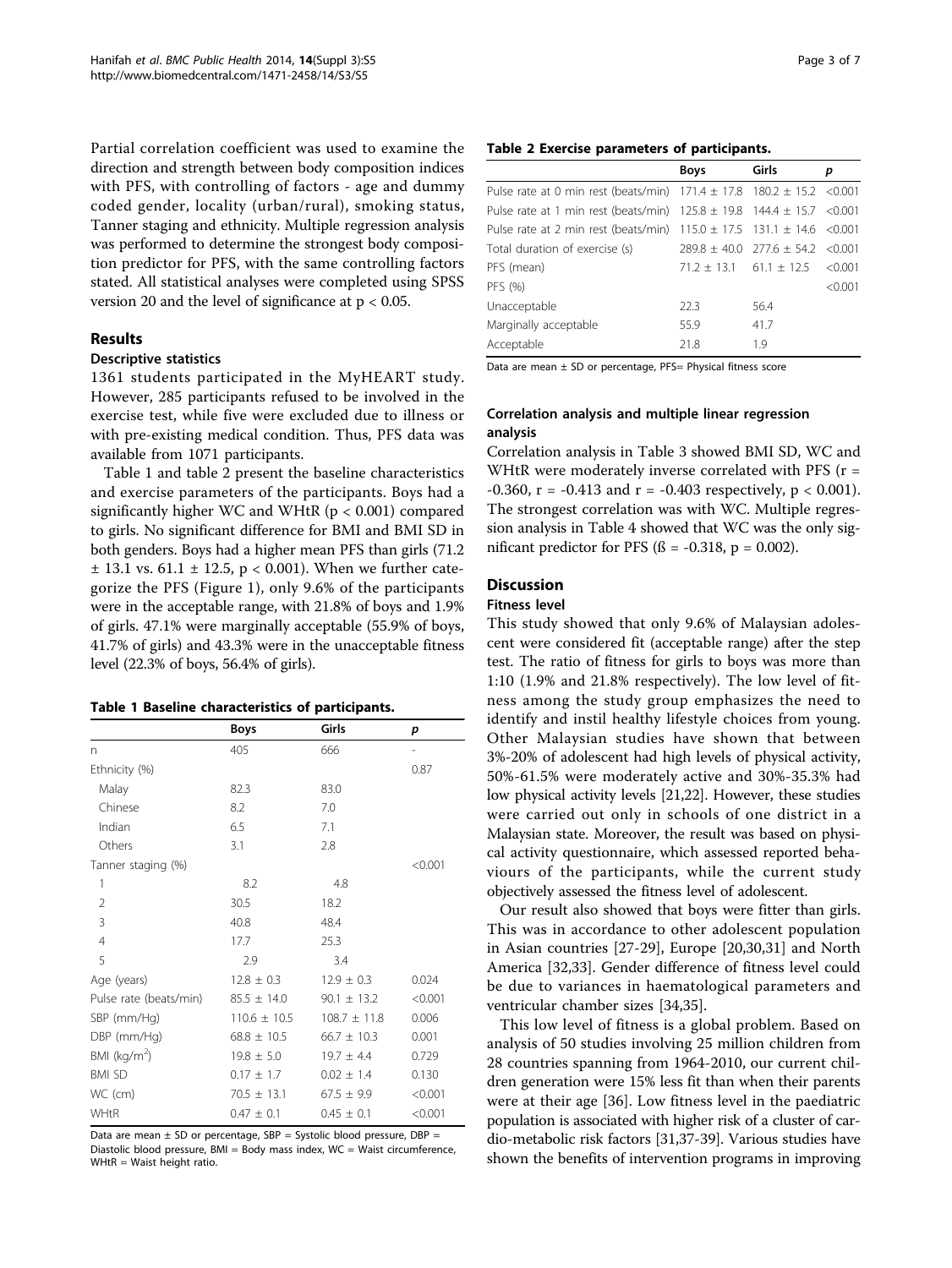<span id="page-3-0"></span>

## Table 3 Correlation coefficient (r) between body composition indices and physical fitness score using partial correlation analysis\*

| <b>Body composition</b> | <b>Physical fitness score</b> |         |  |
|-------------------------|-------------------------------|---------|--|
|                         |                               | р       |  |
| <b>BMI SD</b>           | $-0.360$                      | < 0.001 |  |
| WC (cm)                 | $-0.413$                      | < 0.001 |  |
| <b>WHtR</b>             | $-0.403$                      | < 0.001 |  |

 $BMI = Body$  mass index,  $WC = Wait$  circumference,  $WHtR = Wait$  height ratio \*Control for age, gender, smoking status, ethnicity, locality and sexual maturity

#### Table 4 Standardised coefficient (ß) between body composition indices and physical fitness score using multiple regression analysis\*

| <b>Body composition</b> | <b>Physical fitness score</b> |           |  |
|-------------------------|-------------------------------|-----------|--|
|                         | ß                             |           |  |
| BMI SD                  | $-0.007$                      | <b>NS</b> |  |
| WC (cm)                 | $-0.318$                      | 0.002     |  |
| <b>WHtR</b>             | $-0.067$                      | Nς        |  |

NS = Not significant, BMI = Body mass index, WC = Waist circumference,  $WHtR = Wait$  height ratio

\*Control for age, gender, smoking status, ethnicity, locality and sexual maturity

children's and adolescent's health status i.e. reduce body fat [[40](#page-5-0)-[43](#page-5-0)], improve metabolic syndrome score [\[44,45](#page-5-0)], positive effect on blood pressure [\[46](#page-5-0),[47\]](#page-6-0), increase bone density [\[48,49\]](#page-6-0) and academic performances [[50,51\]](#page-6-0).

#### Body composition indices and fitness

This study showed that BMI SD, WC and WHtR were all inversely correlated with fitness level. Our result was similar with findings from other studies [[17](#page-5-0)-[20\]](#page-5-0). Another study also showed that visceral adipose tissue measured with abdomen MRI was inversely correlated with aerobic fitness [[52](#page-6-0)].Moreover, our study also investigated the correlation with WHtR, which is also considered as a marker of intra-abdominal adiposity in children and adolescent [\[53](#page-6-0)]. WHtR was shown to be a good predictor of cardio-metabolic risk factors [\[14-16](#page-5-0)].

WC was the strongest predictor to fitness in our findings. This reiterates the importance of WC as a measurement tool of health status for adolescent. It is a surrogate marker for intra-abdominal adiposity [[54](#page-6-0)], and a strong predictor for cardio-metabolic risk factors in children and adolescent [[11-13\]](#page-5-0). The actual relation of WC on cardio-metabolic risk factors is still unclear. A few possible hypotheses have been proposed. Intraabdominal adiposity is an indicator of impaired energy storage regulation, which leads to an excess of fat collection in the liver, and subsequent compromised liver function of fat regulation. Thus, increased intra-hepatic fat storage consequently leads to dyslipidaemia and insulin resistance [[55\]](#page-6-0). Another probable way is the release of free fatty acids through lipolysis of omentum and mesenteric adipocytes, which in turn triggers insulin resistance and hypercholesterolemia [\[56](#page-6-0)].

Other studies have investigated the influence of fitness on adiposity indices using multiple linear regression analysis. In one study, fitness was determined to be an independent predictor WC, visceral and abdominal subcutaneous adipose tissue after adjusting factors of age, gender, sexual maturity and BMI [[17\]](#page-5-0). Another showed that  $VO<sub>2</sub>max$ , a marker of fitness, was inversely associated with both BMI and WC after controlling factors of age, sexual maturity and active commuting to school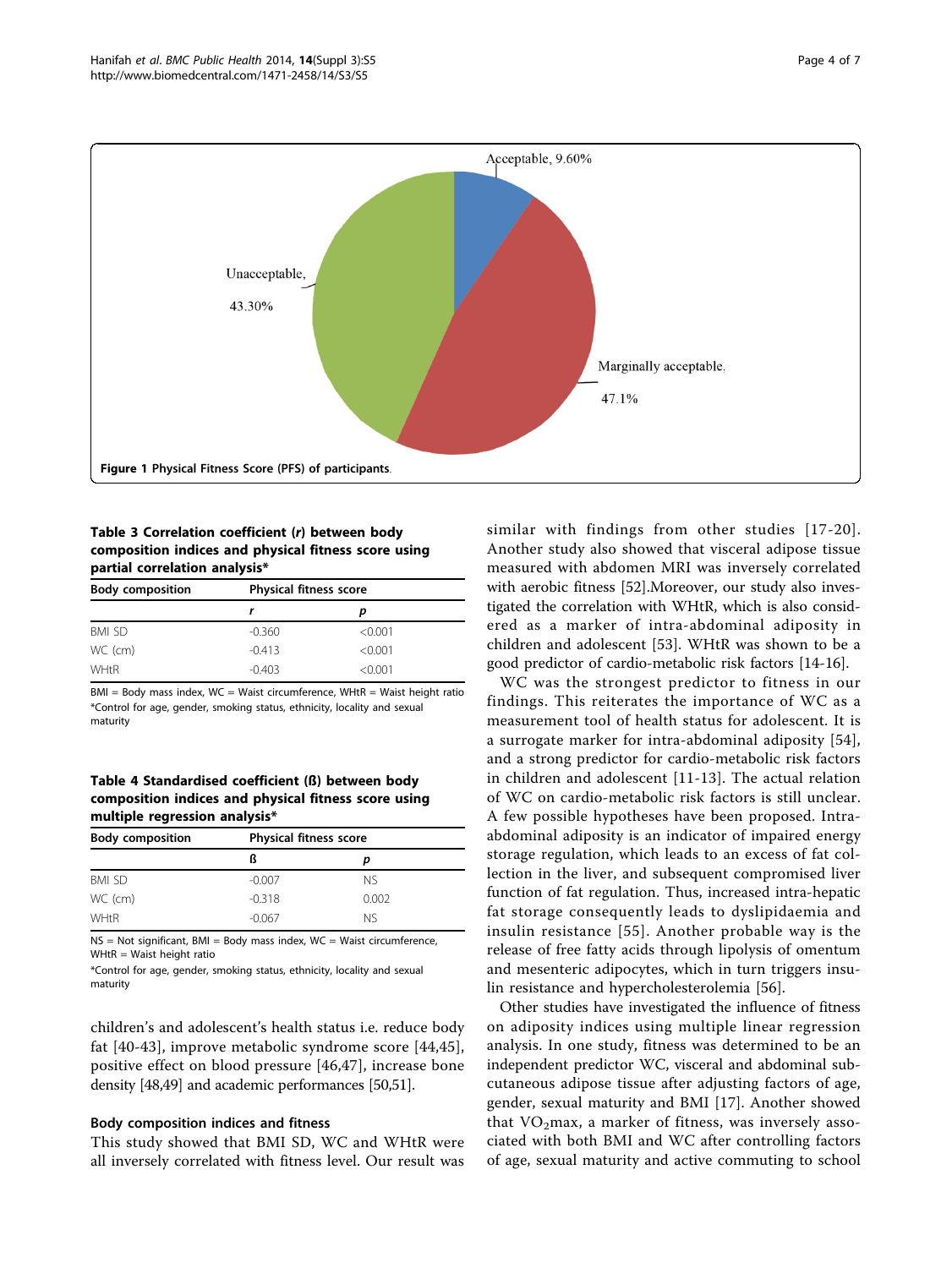<span id="page-4-0"></span>[[19](#page-5-0)]. Interestingly, it showed that adolescent with low fitness level were associated with increased 5.6 cm and 2.9 cm of waist circumference in boys and girls respectively, as compared to those in the higher fitness level. A third study in Spain revealed cardiorespiratory fitness was the strongest predictor of BMI, sum of skinfold thickness and subcutaneous truncal fat, as compared to physical activity level [\[57](#page-6-0)]. All these warrant the importance of active intervention and healthy lifestyle to start at a young age.

American College of Sports Medicine recommends daily moderate to vigorous intensity aerobic exercise for ≥60 minutes per day for children [2]. Three hours per week sports participation has shown to reduce body fat and increase fitness level among boys [[58\]](#page-6-0). A  $VO<sub>2</sub>max$ of 45 ml/kg/min for boys and 40.7 ml/kg/min for girls may be the minimum level to limit accumulation of intra-abdominal adiposity [[19\]](#page-5-0).

School based intervention programs in Malaysia showed positive effects on fitness and flexibility [[59\]](#page-6-0). However, these studies included additional physical activity programs on top of the compulsory physical education classes. Future studies are needed to investigate the implication of physical education classes on Malaysian adolescent's health status.

#### Strength and limitation

The strength of our study is the large sample of participants. To our knowledge, this is the first large crosssectional study in Malaysia to determine the fitness level among school-going adolescent. This study utilized modified Harvard step test as a tool for fitness assessment, which does not require large space to conduct, minimal equipment and expertise, and a short duration of time to complete (less than 10 minutes). Further studies are needed to compare this step test with other fitness protocols.

There are limitations to this study. Cross-sectional design cannot capture cause-effect relationship. The cohort sample are of the same age group, thus this does not reflect the whole adolescent population. More than 80% of participants were Malays, which do not reflect the racial composition of Malaysian adolescent. However this study is still of importance since it is one of a few that assessed fitness level. Our next step would be in MyHEART II 2014 where a follow-up of the same participants would be conducted, thus a longitudinal association between body composition indices with fitness and changes in fitness level could be determined.

## Conclusions

This study showed only 9.6% of Malaysian adolescent were categorised as fit, with ratio of girls to boys of 1:10. BMI SD, WC and WHtR were inversely correlated with fitness, and WC was the strongest predictor for fitness. The importance of being physically active and fit needs to be emphasized by all stake-holders and nurture healthy lifestyle choices for the young.

#### List of abbreviations used

MyHEART: Malaysian Health and Adolescents Longitudinal Research Team; BMI: Body mass index; WC: Waist circumference; WHtR: Waist height ratio; ICH-GCP: International conference on harmonization - guidelines for good clinical practice; SpO<sub>2</sub>: Oxygen saturation; SD: Standard deviation; WHO: World health organization; PFS: Physical fitness score.

#### Competing interests

The authors declare that they have no competing interests.

#### Authors' contributions

All authors contribute to study design, revising and improving the manuscript; RAH, NAAM, MYJ, HAM and TTS were involved in field work and data collection; RAH, MNAM, HAM, LM, MC and TTS participated in analysis and interpretation of data; RAH drafted the manuscript.

#### Acknowledgements

This study was supported by grants from University of Malaya Research Grant (RG299-11HTM) and Vice Chancellor Research Grant (UMQUB3D-2011). The post-doctoral research fellow position for this project was jointly funded by University of Malaya and Queen's University of Belfast. The funders had no role in study design, collection, analysis and interpretation of data, writing of manuscript, or decision to submit for publication. We would like to thank all the enumerators who helped us throughout data collection. We are also grateful for the support and guidance provided by the Centre of Population Health, University of Malaya and the Centre of Public Health, Queen's University Belfast.

This article has been published as part of BMC Public Health Volume 14 Supplement 3, 2014: Proceedings of the International Research Symposium on Population Health 2013. The full contents of the supplement are available online at [http://www.biomedcentral.com/bmcpublichealth/](http://www.biomedcentral.com/bmcpublichealth/supplements/14/S3) [supplements/14/S3.](http://www.biomedcentral.com/bmcpublichealth/supplements/14/S3) Publication charges for this supplement were funded by the University of Malaya.

#### Authors' details <sup>1</sup>

<sup>1</sup>Department of Sports Medicine, University Malaya Medical Centre, 59100 Kuala Lumpur, Malaysia. <sup>2</sup>Sports Medicine Unit, Faculty of Medicine University Malaya, 50603 Kuala Lumpur, Malaysia. <sup>3</sup>Centre for Population Health (CePH), Department of Social and Preventive Medicine, Faculty of Medicine, University Malaya, 50603 Kuala Lumpur, Malaysia. <sup>4</sup>Department of Paediatrics, Faculty of Medicine, University Malaya, 50603 Kuala Lumpur, Malaysia. <sup>5</sup>Centre for Public Health, Queens University Belfast, Royal Victoria Hospital, Grosvenor Road, Belfast, Northern Ireland, UK.

#### Published: 24 November 2014

#### References

- 1. Caspersen CJ, Powell KE, Christenson GM: [Physical activity, exercise, and](http://www.ncbi.nlm.nih.gov/pubmed/3920711?dopt=Abstract) [physical fitness: definitions and distinctions for health-related research.](http://www.ncbi.nlm.nih.gov/pubmed/3920711?dopt=Abstract) Public Health Rep 1985, 100(2):126-131.
- 2. Pescatello L, American College of Sports Medicine: ACSM's guidelines for exercise testing and prescription Philadelphia: Wolters Kluwer/Lippincott Williams & Wilkins Health; 2014.
- 3. Clarke H: Phycial Fitness Research Digest Series 1 Number 1 Washington, DC: President's Council on Physical Fitness and Sports; 1971.
- Laukkanen JA, Rauramaa R, Salonen JT, Kurl S: [The predictive value of](http://www.ncbi.nlm.nih.gov/pubmed/17645594?dopt=Abstract) [cardiorespiratory fitness combined with coronary risk evaluation and the](http://www.ncbi.nlm.nih.gov/pubmed/17645594?dopt=Abstract) [risk of cardiovascular and all-cause death.](http://www.ncbi.nlm.nih.gov/pubmed/17645594?dopt=Abstract) J Intern Med 2007, 262(2):263-272.
- 5. Laukkanen JA, Rauramaa R, Kurl S: [Exercise workload, coronary risk](http://www.ncbi.nlm.nih.gov/pubmed/18525382?dopt=Abstract) [evaluation and the risk of cardiovascular and all-cause death in middle](http://www.ncbi.nlm.nih.gov/pubmed/18525382?dopt=Abstract)[aged men.](http://www.ncbi.nlm.nih.gov/pubmed/18525382?dopt=Abstract) Eur J Cardiovasc Prev Rehabil 2008, 15(3):285-292.
- 6. Aijaz B, Babuin L, Squires RW, Kopecky SL, Johnson BD, Thomas RJ, Allison TG: [Long-term mortality with multiple treadmill exercise test](http://www.ncbi.nlm.nih.gov/pubmed/18926161?dopt=Abstract)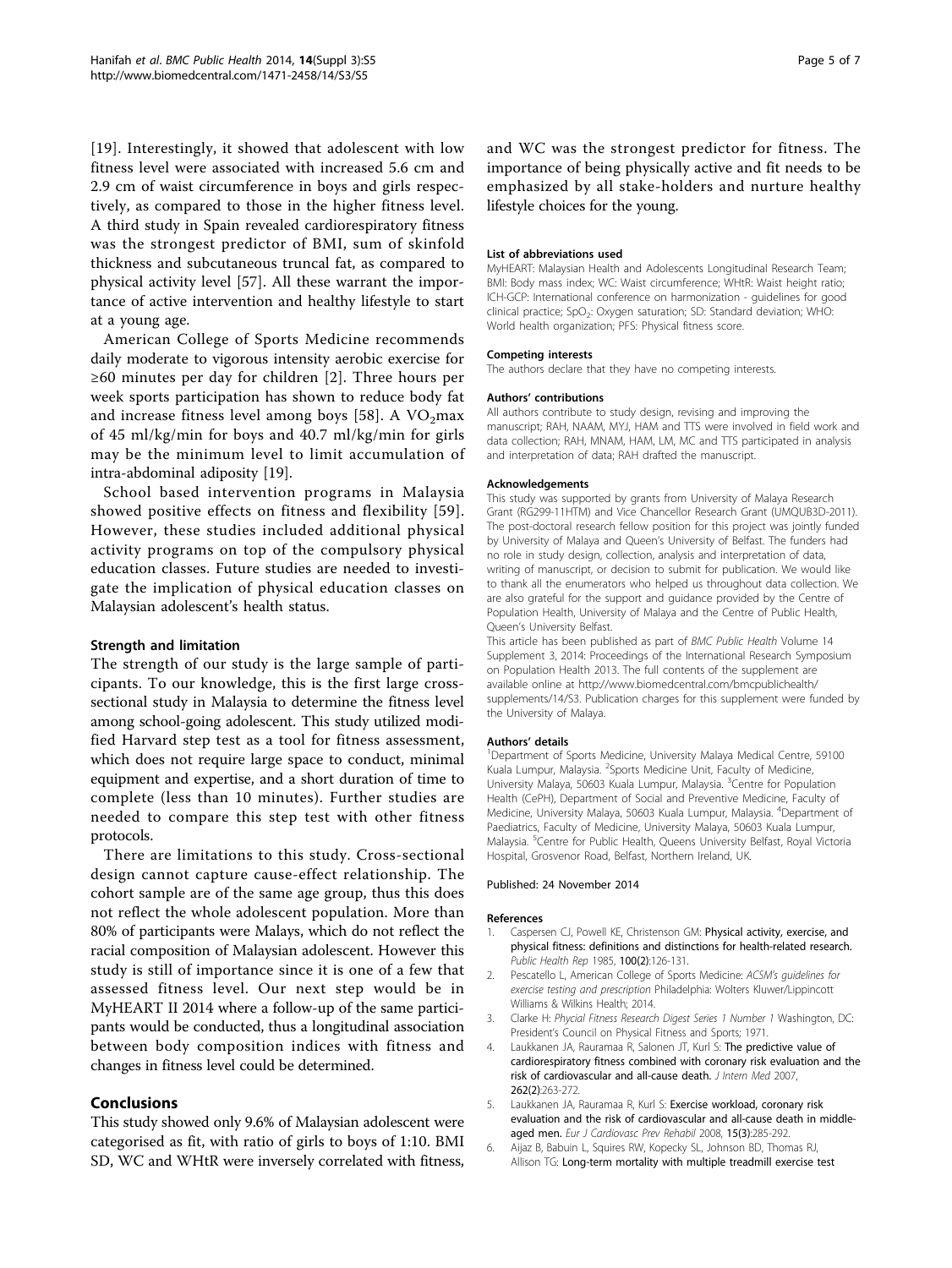<span id="page-5-0"></span>[abnormalities: comparison between patients with and without](http://www.ncbi.nlm.nih.gov/pubmed/18926161?dopt=Abstract) [cardiovascular disease.](http://www.ncbi.nlm.nih.gov/pubmed/18926161?dopt=Abstract) Am Heart J 2008, 156(4):783-789.

- 7. Velasquez-Mieyer P, Perez-Faustinelli S, Cowan PA: Identifying Children at Risk for Obesity, Type 2 Diabetes, and Cardiovascular Disease. Diabetes Spectr 2005, 18(4):213-220.
- Freedman DS, Khan LK, Dietz WH, Srinivasan SR, Berenson GS: [Relationship](http://www.ncbi.nlm.nih.gov/pubmed/11533341?dopt=Abstract) [of childhood obesity to coronary heart disease risk factors in adulthood:](http://www.ncbi.nlm.nih.gov/pubmed/11533341?dopt=Abstract) [the Bogalusa Heart Study.](http://www.ncbi.nlm.nih.gov/pubmed/11533341?dopt=Abstract) Pediatrics 2001, 108(3):712-718.
- Agirbasli M, Agaoglu NB, Ergonul O, Yagmur I, Aydogar H, Oneri T, Ozturk O: [Comparison of anthropometric indices in predicting metabolic](http://www.ncbi.nlm.nih.gov/pubmed/21830913?dopt=Abstract) [syndrome components in children.](http://www.ncbi.nlm.nih.gov/pubmed/21830913?dopt=Abstract) Metab Syndr Relat Disord 2011, 9(6):453-459.
- 10. Kim C, Kim B, Joo N, Park Y, Lim H, Ju Y, Yang S, Park S, Cho B, Park K: [Determination of the BMI threshold that predicts cardiovascular risk and](http://www.ncbi.nlm.nih.gov/pubmed/20223547?dopt=Abstract) [insulin resistance in late childhood.](http://www.ncbi.nlm.nih.gov/pubmed/20223547?dopt=Abstract) Diabetes Res Clin Pract 2010. 88(3):307-313.
- 11. Lee JM, Davis MM, Woolford SJ, Gurney JG: [Waist circumference percentile](http://www.ncbi.nlm.nih.gov/pubmed/19175894?dopt=Abstract) [thresholds for identifying adolescents with insulin resistance in clinical](http://www.ncbi.nlm.nih.gov/pubmed/19175894?dopt=Abstract) [practice.](http://www.ncbi.nlm.nih.gov/pubmed/19175894?dopt=Abstract) Pediatr Diabetes 2009, 10(5):336-342.
- 12. Meng L, Luo N, Mi J: [Impacts of types and degree of obesity on non](http://www.ncbi.nlm.nih.gov/pubmed/21440836?dopt=Abstract)[alcoholic fatty liver disease and related dyslipidemia in Chinese school](http://www.ncbi.nlm.nih.gov/pubmed/21440836?dopt=Abstract)[age children?](http://www.ncbi.nlm.nih.gov/pubmed/21440836?dopt=Abstract) Biomed Environ Sci 2011, 24(1):22-30.
- 13. Johnson ST, Kuk JL, Mackenzie KA, Huang TT, Rosychuk RJ, Ball GD: [Metabolic risk varies according to waist circumference measurement site](http://www.ncbi.nlm.nih.gov/pubmed/19863969?dopt=Abstract) [in overweight boys and girls.](http://www.ncbi.nlm.nih.gov/pubmed/19863969?dopt=Abstract) J Pediatr 2010, 156(2):247-252 e241.
- 14. Goulding A, Taylor RW, Grant AM, Parnell WR, Wilson NC, Williams SM: Waist-to-height ratios in relation to BMI z-scores in three ethnic groups from a representative sample of New Zealand children aged 5-14 years. Int J Obes 2010, 34(7):1188-1190.
- 15. Mokha JS, Srinivasan SR, Dasmahapatra P, Fernandez C, Chen W, Xu J, Berenson GS: [Utility of waist-to-height ratio in assessing the status of](http://www.ncbi.nlm.nih.gov/pubmed/20937123?dopt=Abstract) [central obesity and related cardiometabolic risk profile among normal](http://www.ncbi.nlm.nih.gov/pubmed/20937123?dopt=Abstract) [weight and overweight/obese children: the Bogalusa Heart Study.](http://www.ncbi.nlm.nih.gov/pubmed/20937123?dopt=Abstract) BMC Pediatr 2010, 10:73.
- 16. Schwandt P, Bertsch T, Haas GM: [Anthropometric screening for silent](http://www.ncbi.nlm.nih.gov/pubmed/20417933?dopt=Abstract) [cardiovascular risk factors in adolescents: The PEP Family Heart Study.](http://www.ncbi.nlm.nih.gov/pubmed/20417933?dopt=Abstract) Atherosclerosis 2010, 211(2):667-671.
- 17. Lee SJ, Arslanian SA: [Cardiorespiratory fitness and abdominal adiposity in](http://www.ncbi.nlm.nih.gov/pubmed/17021595?dopt=Abstract) [youth.](http://www.ncbi.nlm.nih.gov/pubmed/17021595?dopt=Abstract) Eur J Clin Nutr 2007, 61(4):561-565.
- 18. Brunet M, Chaput JP, Tremblay A: The association between low physical fitness and high body mass index or waist circumference is increasing with age in children: the 'Quebec en Forme' Project. Int J Obes 2007, 31(4):637-643.
- 19. Ortega FB, Tresaco B, Ruiz JR, Moreno LA, Martin-Matillas M, Mesa JL, Warnberg J, Bueno M, Tercedor P, Gutierrez A, et al: [Cardiorespiratory](http://www.ncbi.nlm.nih.gov/pubmed/17557997?dopt=Abstract) [fitness and sedentary activities are associated with adiposity in](http://www.ncbi.nlm.nih.gov/pubmed/17557997?dopt=Abstract) [adolescents.](http://www.ncbi.nlm.nih.gov/pubmed/17557997?dopt=Abstract) Obesity 2007, 15(6):1589-1599.
- 20. Hussey J, Bell C, Bennett K, O'Dwyer J, Gormley J: [Relationship between](http://www.ncbi.nlm.nih.gov/pubmed/17395610?dopt=Abstract) [the intensity of physical activity, inactivity, cardiorespiratory fitness and](http://www.ncbi.nlm.nih.gov/pubmed/17395610?dopt=Abstract) [body composition in 7-10-year-old Dublin children.](http://www.ncbi.nlm.nih.gov/pubmed/17395610?dopt=Abstract) Br J Sports Med 2007, 41(5):311-316.
- 21. Dan SP, Mohd Nasir MT, Zalilah MS: [Sex and ethnic differentials in](http://www.ncbi.nlm.nih.gov/pubmed/22691749?dopt=Abstract) [physical activity levels of adolescents in kuantan.](http://www.ncbi.nlm.nih.gov/pubmed/22691749?dopt=Abstract) Malays J Nutr 2007, 13(2):109-120.
- 22. Hashim HA, Golok F, Ali R: Profiles of exercise motivation, physical activity, exercise habit, and academic performance in Malaysian adolescents: A cluster analysis. Int J Collab Res Internal Med Public Health 2011, 3(6):416-428.
- 23. Abu Hanifah R, Mohamed MNA, Jaafar Z, Abdul Mohsein NA-S, MY J: [The](http://www.ncbi.nlm.nih.gov/pubmed/24349388?dopt=Abstract) [Correlates of Body Composition with Heart Rate Recovery after Step](http://www.ncbi.nlm.nih.gov/pubmed/24349388?dopt=Abstract) [Test: An Exploratory Study of Malaysian Adolescents.](http://www.ncbi.nlm.nih.gov/pubmed/24349388?dopt=Abstract) PloS one 2013, 8(12):e82893.
- 24. Tanner JM, Whitehouse RH: [Clinical longitudinal standards for height,](http://www.ncbi.nlm.nih.gov/pubmed/952550?dopt=Abstract) [weight, height velocity, weight velocity, and stages of puberty.](http://www.ncbi.nlm.nih.gov/pubmed/952550?dopt=Abstract) Arch Dis Child 1976, 51(3):170-179.
- 25. Trevino RP, Marshall RM, Hale DE, Rodriguez R, Baker G, Gomez J: [Diabetes](http://www.ncbi.nlm.nih.gov/pubmed/10333934?dopt=Abstract) [risk factors in low-income Mexican-American children.](http://www.ncbi.nlm.nih.gov/pubmed/10333934?dopt=Abstract) Diabetes care 1999, 22(2):202-207.
- 26. Trevino RP, Fogt DL, Wyatt TJ, Leal-Vasquez L, Sosa E, Woods C: [Diabetes](http://www.ncbi.nlm.nih.gov/pubmed/18954574?dopt=Abstract) [risk, low fitness, and energy insufficiency levels among children from](http://www.ncbi.nlm.nih.gov/pubmed/18954574?dopt=Abstract) [poor families.](http://www.ncbi.nlm.nih.gov/pubmed/18954574?dopt=Abstract) J Am Diet Assoc 2008, 108(11):1846-1853.
- 27. Gonzalez-Suarez CB, Lee-Pineda K, Zamora MTG, Sibug EO, Velasco ZF, Grimmer-Somers K: Cardiovascular Fitness and Caloric Intake in Filipino Obese Children: An Observational Study. Asian Journal of Clinical Nutrition 2012 2012, 4(3):88-97.
- 28. Chen LJ, Fox KR, Haase A, Wang JM: [Obesity, fitness and health in](http://www.ncbi.nlm.nih.gov/pubmed/16775581?dopt=Abstract) [Taiwanese children and adolescents.](http://www.ncbi.nlm.nih.gov/pubmed/16775581?dopt=Abstract) Eur J Clin Nutr 2006, 60(12):1367-1375.
- 29. Mak KK, Ho SY, Lo WS, Thomas GN, McManus AM, Day JR, Lam TH: [Health](http://www.ncbi.nlm.nih.gov/pubmed/20178615?dopt=Abstract)[related physical fitness and weight status in Hong Kong adolescents.](http://www.ncbi.nlm.nih.gov/pubmed/20178615?dopt=Abstract) BMC public health 2010, 10:88.
- 30. Ostojic SM, Stojanovic MD, Stojanovic V, Maric J, Njaradi N: [Correlation](http://www.ncbi.nlm.nih.gov/pubmed/21528790?dopt=Abstract) [between fitness and fatness in 6-14-year old Serbian school children.](http://www.ncbi.nlm.nih.gov/pubmed/21528790?dopt=Abstract) J Health Popul Nutr 2011, 29(1):53-60.
- 31. Ortega FB, Ruiz JR, Hurtig-Wennlof A, Vicente-Rodriguez G, Rizzo NS, Castillo MJ, Sjostrom M: [Cardiovascular fitness modifies the associations](http://www.ncbi.nlm.nih.gov/pubmed/18463298?dopt=Abstract) [between physical activity and abdominal adiposity in children and](http://www.ncbi.nlm.nih.gov/pubmed/18463298?dopt=Abstract) [adolescents: the European Youth Heart Study.](http://www.ncbi.nlm.nih.gov/pubmed/18463298?dopt=Abstract) Br J Sports Med 2010, 44(4):256-262.
- 32. Burns R, Hannon JC, Brusseau TA, Shultz B, Eisenman P: [Indices of](http://www.ncbi.nlm.nih.gov/pubmed/23533727?dopt=Abstract) [abdominal adiposity and cardiorespiratory fitness test performance in](http://www.ncbi.nlm.nih.gov/pubmed/23533727?dopt=Abstract) [middle-school students.](http://www.ncbi.nlm.nih.gov/pubmed/23533727?dopt=Abstract) J Obes 2013, 2013:912460.
- 33. Willig AL, Hunter GR, Casazza K, Heimburger DC, Beasley TM, Fernandez JR: [Body fat and racial genetic admixture are associated with aerobic fitness](http://www.ncbi.nlm.nih.gov/pubmed/21546928?dopt=Abstract) [levels in a multiethnic pediatric population.](http://www.ncbi.nlm.nih.gov/pubmed/21546928?dopt=Abstract) Obesity 2011, 19(11):2222-2227.
- 34. Turley KR: [Cardiovascular responses to exercise in children.](http://www.ncbi.nlm.nih.gov/pubmed/9339493?dopt=Abstract) Sports Med 1997, 24(4):241-257.
- 35. Rowland T, Goff D, Martel L, Ferrone L: [Influence of cardiac functional](http://www.ncbi.nlm.nih.gov/pubmed/10712984?dopt=Abstract) [capacity on gender differences in maximal oxygen uptake in children.](http://www.ncbi.nlm.nih.gov/pubmed/10712984?dopt=Abstract) Chest 2000, 117(3):629-635.
- 36. Tomkinson GR, Annandales M, Ferrar K: Global Changes in Cardiovascular Endurance of Children and Youth Since 1964: Systematic Analysis of 25 Million Fitness Test Results from 28 Countries [abstract]. Circulation 2013, 128:A13498.
- 37. Ruiz JR, Rizzo NS, Ortega FB, Loit HM, Veidebaum T, Sjostrom M: [Markers of](http://www.ncbi.nlm.nih.gov/pubmed/17492430?dopt=Abstract) [insulin resistance are associated with fatness and fitness in school-aged](http://www.ncbi.nlm.nih.gov/pubmed/17492430?dopt=Abstract) [children: the European Youth Heart Study.](http://www.ncbi.nlm.nih.gov/pubmed/17492430?dopt=Abstract) Diabetologia 2007, 50(7):1401-1408.
- 38. Jimenez-Pavon D, Castillo MJ, Moreno LA, Kafatos A, Manios Y, Kondaki K, Beghin L, Zaccaria M, de Henauw S, Widhalm K, et al: [Fitness and fatness](http://www.ncbi.nlm.nih.gov/pubmed/21623681?dopt=Abstract) [are independently associated with markers of insulin resistance in](http://www.ncbi.nlm.nih.gov/pubmed/21623681?dopt=Abstract) [European adolescents; the HELENA study.](http://www.ncbi.nlm.nih.gov/pubmed/21623681?dopt=Abstract) Int J Pediatr Obes 2011, 6(3-4):253-260.
- 39. Eisenmann JC, Welk GJ, Ihmels M, Dollman J: [Fatness, fitness, and](http://www.ncbi.nlm.nih.gov/pubmed/17762357?dopt=Abstract) [cardiovascular disease risk factors in children and adolescents.](http://www.ncbi.nlm.nih.gov/pubmed/17762357?dopt=Abstract) Med Sci Sports Exerc 2007, 39(8):1251-1256.
- 40. Berkey CS, Rockett HR, Field AE, Gillman MW, Frazier AL, Camargo CA, Colditz GA: [Activity, dietary intake, and weight changes in a longitudinal](http://www.ncbi.nlm.nih.gov/pubmed/10742377?dopt=Abstract) [study of preadolescent and adolescent boys and girls.](http://www.ncbi.nlm.nih.gov/pubmed/10742377?dopt=Abstract) Pediatrics 2000, 105(4):E56.
- 41. Wilks DC, Rank M, Christle J, Langhof H, Siegrist M, Halle M: [An inpatient](http://www.ncbi.nlm.nih.gov/pubmed/23109407?dopt=Abstract) [lifestyle-change programme improves heart rate recovery in](http://www.ncbi.nlm.nih.gov/pubmed/23109407?dopt=Abstract) [overweight and obese children and adolescents \(LOGIC Trial\).](http://www.ncbi.nlm.nih.gov/pubmed/23109407?dopt=Abstract) Eur J Prev Cardiol 2012.
- 42. Ara I, Vicente-Rodriguez G, Perez-Gomez J, Jimenez-Ramirez J, Serrano-Sanchez JA, Dorado C, Calbet JA: Influence of extracurricular sport activities on body composition and physical fitness in boys: a 3-year longitudinal study. Int J Obes 2006, 30(7):1062-1071.
- 43. Hruby A, Chomitz VR, Arsenault LN, Must A, Economos CD, McGowan RJ, Sacheck JM: [Predicting maintenance or achievement of healthy weight](http://www.ncbi.nlm.nih.gov/pubmed/22307068?dopt=Abstract) [in children: the impact of changes in physical fitness.](http://www.ncbi.nlm.nih.gov/pubmed/22307068?dopt=Abstract) Obesity 2012, 20(8):1710-1717.
- 44. DuBose KD, Eisenmann JC, Donnelly JE: [Aerobic fitness attenuates the](http://www.ncbi.nlm.nih.gov/pubmed/17974719?dopt=Abstract) [metabolic syndrome score in normal-weight, at-risk-for-overweight, and](http://www.ncbi.nlm.nih.gov/pubmed/17974719?dopt=Abstract) [overweight children.](http://www.ncbi.nlm.nih.gov/pubmed/17974719?dopt=Abstract) Pediatrics 2007, 120(5):e1262-1268.
- 45. Sacheck JM, Kuder JF, Economos CD: [Physical fitness, adiposity, and](http://www.ncbi.nlm.nih.gov/pubmed/19997014?dopt=Abstract) [metabolic risk factors in young college students.](http://www.ncbi.nlm.nih.gov/pubmed/19997014?dopt=Abstract) Med Sci Sports Exerc 2010, 42(6):1039-1044.
- 46. McMurray RG, Harrell JS, Bangdiwala SI, Bradley CB, Deng S, Levine A: [A](http://www.ncbi.nlm.nih.gov/pubmed/12127382?dopt=Abstract) [school-based intervention can reduce body fat and blood pressure in](http://www.ncbi.nlm.nih.gov/pubmed/12127382?dopt=Abstract) young [adolescents.](http://www.ncbi.nlm.nih.gov/pubmed/12127382?dopt=Abstract) J Adolesc Health 2002, 31(2):125-132.